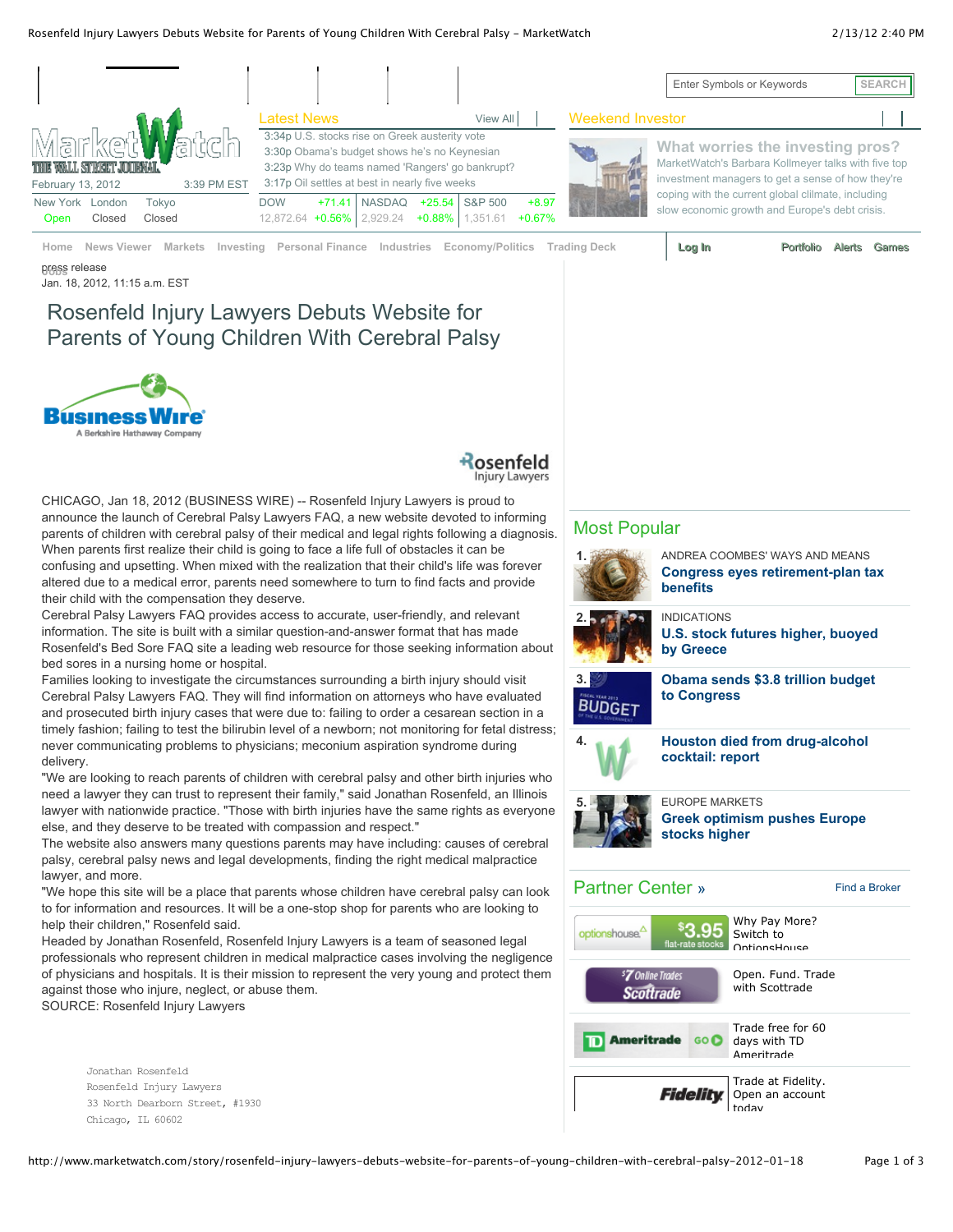Trade Free for 60 Days. E\*TRADE Securities.

If you owe under \$729k you may qualify for 3.01% APR Fed Refi

Personal Therapy Pool for Increased Tone, Coordination, Stress

Hate Renting? Bad Credit? Call Us! Houses For Rent (800) 235-

 (888) 424-5757 jonathan@rosenfeldinjurylawyers.com

Copyright Business Wire 2012



**for sale** Find A Car In Your Area. View New & Used Local Listings Now! AutoTrader.com

**Cerebral Palsy Therapy** Intensive five week sessions designed to move children forward! www.abilitycamp.com

**Refi Rates Hit 2.90% APR** If you owe under \$729k you may qualify for Fed Refinance Programs. www.MortgageRatesExperts.com

**Water Therapy for CP?** Personal Therapy Pool for Increased Tone, Coordination, Stress Relief www.EndlessPools.com/CP

**Suggested stories From Around the Web** Content from Sponsors What's this?

> **The Most Hated Company on Earth Is Making Investors Rich (StreetAuthority)**

**19 Most-Overlooked Tax Deductions** (Kiplinger)

**7 little-known Social Security benefits** (BankRate.com)

**Can smoking marijuana lead to a reduction in traffic deaths?** (InsuranceQuotes.com)

[what's this] **Why the U.S. Housing Market Can't Recover** (Profit Confidential)

# Featured Stories

U.S. stocks rise on Greek austerity vote Major indexes get a modest lift after Greece approved economic measures to ensure the funds needed to avoid...

**Greek-vote enthusiasm clouded by Athens unrest**



**Euro firm but comes off highs after Greece vote**

## Why does Germany feel so good about itself?

**Mortgage Rates Hit 2.50%**

www.SeeRefinanceRates.com **Water Therapy for CP?**

www.EndlessPools.com/CP **Rent To Own Homes Program**

RentToOwnHelper.com

Plans.

Relief

4365

Usually dour Germany is feeling optimistic, but let's see how long that can last, writes David Marsh.

## Death toll passes 600 in Europe cold snap

CHICAGO (MarketWatch) -- The death toll from Europe's recent cold snap has passed 600, with more than a...

## **MarketWatch.com Enter Symbols or Keywords SEARCH**

- **Site Index Topics Help Feedback Newsroom Roster Media Archive Premium Products Mobile**
- **Company Info Code of Conduct Corrections Advertising Media Kit Advertise Locally License our Content Broker Center Your Ad Choices**

**MarketWatch on Facebook** Like  $|$  83k **MarketWatch on Twitter Follow** 395K followers

**RSS Podcasts**

## 1198 WALL STREET JOURNAL. Digital Network

| WSJ.com                       | <b>MarketWatch Community</b>  |
|-------------------------------|-------------------------------|
| <b>Barron's Online</b>        | <b>Financial News Online</b>  |
| <b>BigCharts</b>              | <b>WSJ.com Small Business</b> |
| <b>Virtual Stock Exchange</b> | FINS: Finance, IT jobs, Sales |
| <b>All Things Digital</b>     | iobs                          |